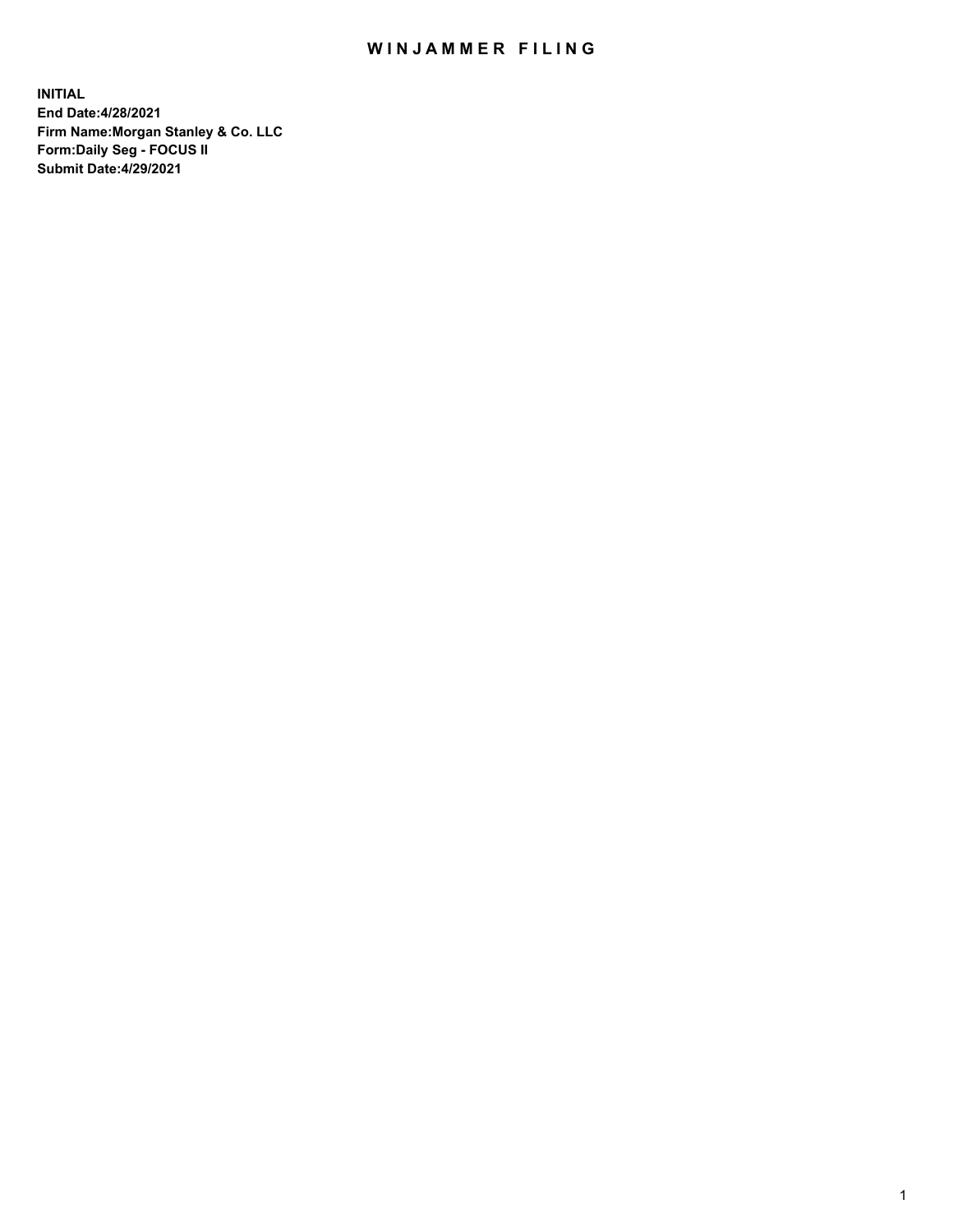**INITIAL End Date:4/28/2021 Firm Name:Morgan Stanley & Co. LLC Form:Daily Seg - FOCUS II Submit Date:4/29/2021 Daily Segregation - Cover Page**

| Name of Company                                                                                                                                                                                                                                                                                                                | Morgan Stanley & Co. LLC                                    |
|--------------------------------------------------------------------------------------------------------------------------------------------------------------------------------------------------------------------------------------------------------------------------------------------------------------------------------|-------------------------------------------------------------|
| <b>Contact Name</b>                                                                                                                                                                                                                                                                                                            | <b>Ikram Shah</b>                                           |
| <b>Contact Phone Number</b>                                                                                                                                                                                                                                                                                                    | 212-276-0963                                                |
| <b>Contact Email Address</b>                                                                                                                                                                                                                                                                                                   | Ikram.shah@morganstanley.com                                |
| FCM's Customer Segregated Funds Residual Interest Target (choose one):<br>a. Minimum dollar amount: ; or<br>b. Minimum percentage of customer segregated funds required:% ; or<br>c. Dollar amount range between: and; or<br>d. Percentage range of customer segregated funds required between:% and%.                         | 235,000,000<br><u>0</u><br><u>00</u><br>00                  |
| FCM's Customer Secured Amount Funds Residual Interest Target (choose one):<br>a. Minimum dollar amount: ; or<br>b. Minimum percentage of customer secured funds required:%; or<br>c. Dollar amount range between: and; or<br>d. Percentage range of customer secured funds required between: % and %.                          | 140,000,000<br><u>0</u><br>0 <sub>0</sub><br>0 <sub>0</sub> |
| FCM's Cleared Swaps Customer Collateral Residual Interest Target (choose one):<br>a. Minimum dollar amount: ; or<br>b. Minimum percentage of cleared swaps customer collateral required:% ; or<br>c. Dollar amount range between: and; or<br>d. Percentage range of cleared swaps customer collateral required between:% and%. | 92,000,000<br><u>0</u><br><u>00</u><br>00                   |

Attach supporting documents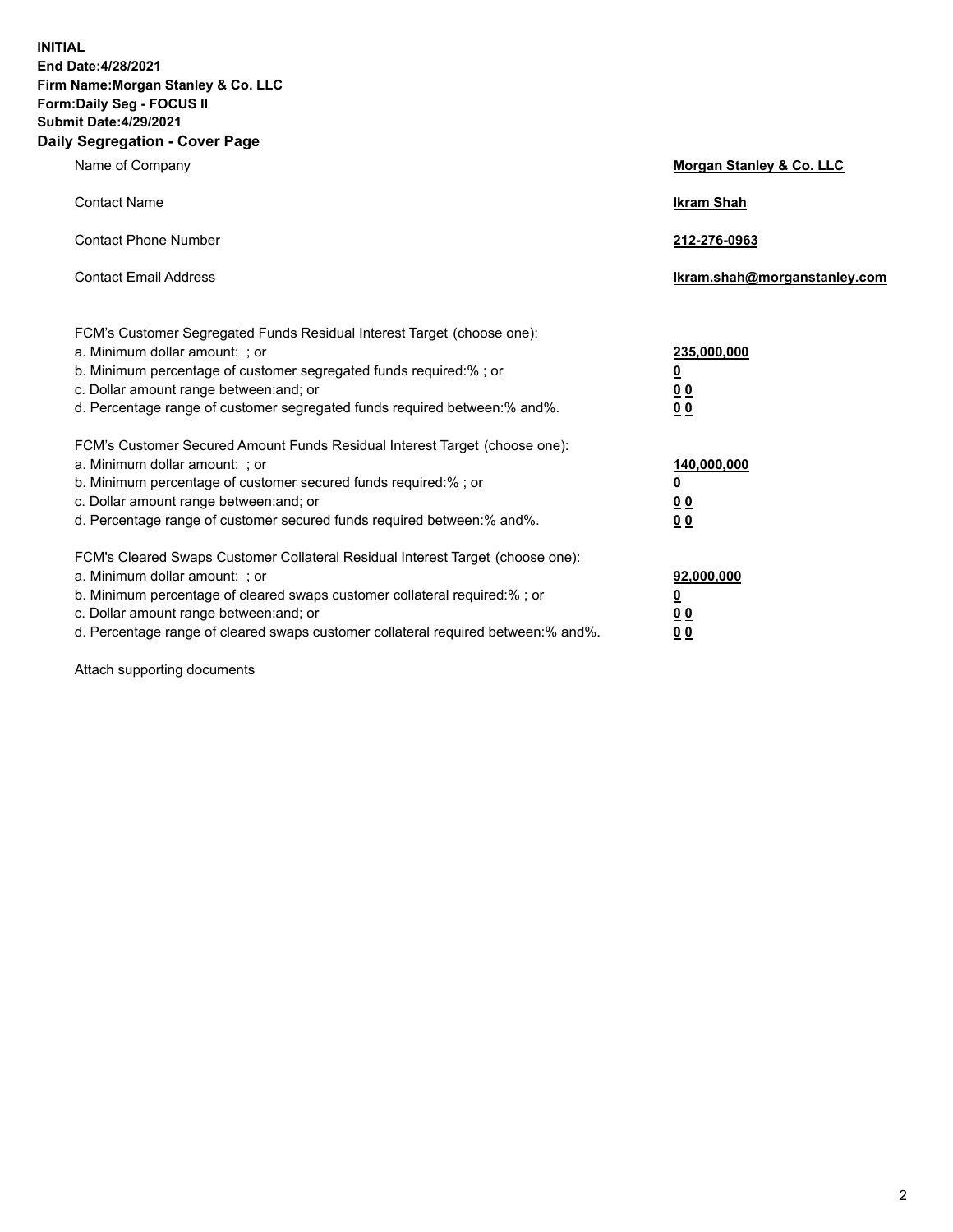## **INITIAL End Date:4/28/2021 Firm Name:Morgan Stanley & Co. LLC Form:Daily Seg - FOCUS II Submit Date:4/29/2021**

## **Daily Segregation - Secured Amounts**

|    | Foreign Futures and Foreign Options Secured Amounts                                               |                                   |
|----|---------------------------------------------------------------------------------------------------|-----------------------------------|
|    | Amount required to be set aside pursuant to law, rule or regulation of a foreign                  | $0$ [7305]                        |
|    | government or a rule of a self-regulatory organization authorized thereunder                      |                                   |
| 1. | Net ledger balance - Foreign Futures and Foreign Option Trading - All Customers                   |                                   |
|    | A. Cash                                                                                           | 4,572,133,862 [7315]              |
|    | B. Securities (at market)                                                                         | 2,170,302,172 [7317]              |
| 2. | Net unrealized profit (loss) in open futures contracts traded on a foreign board of trade         | 932,681,222 [7325]                |
| 3. | Exchange traded options                                                                           |                                   |
|    | a. Market value of open option contracts purchased on a foreign board of trade                    | 29,796,903 [7335]                 |
|    | b. Market value of open contracts granted (sold) on a foreign board of trade                      | -25,849,622 [7337]                |
| 4. | Net equity (deficit) (add lines 1.2. and 3.)                                                      | 7,679,064,537 [7345]              |
| 5. | Account liquidating to a deficit and account with a debit balances - gross amount                 | 38,156,112 [7351]                 |
|    | Less: amount offset by customer owned securities                                                  | -37,594,338 [7352] 561,774 [7354] |
| 6. | Amount required to be set aside as the secured amount - Net Liquidating Equity                    | 7,679,626,311 [7355]              |
|    | Method (add lines 4 and 5)                                                                        |                                   |
| 7. | Greater of amount required to be set aside pursuant to foreign jurisdiction (above) or line<br>6. | 7,679,626,311 [7360]              |
|    | FUNDS DEPOSITED IN SEPARATE REGULATION 30.7 ACCOUNTS                                              |                                   |
| 1. | Cash in banks                                                                                     |                                   |
|    | A. Banks located in the United States                                                             | 704,143,030 [7500]                |
|    | B. Other banks qualified under Regulation 30.7                                                    | 463,793,094 [7520] 1,167,936,124  |
|    |                                                                                                   | [7530]                            |
| 2. | Securities                                                                                        |                                   |
|    | A. In safekeeping with banks located in the United States                                         | 519,617,934 [7540]                |
|    | B. In safekeeping with other banks qualified under Regulation 30.7                                | 44,901,273 [7560] 564,519,207     |
|    |                                                                                                   | $[7570]$                          |
| 3. | Equities with registered futures commission merchants                                             |                                   |
|    | A. Cash                                                                                           | 20,011,155 [7580]                 |
|    | <b>B.</b> Securities                                                                              | $0$ [7590]                        |
|    | C. Unrealized gain (loss) on open futures contracts                                               | -1,723,802 [7600]                 |
|    | D. Value of long option contracts                                                                 | $0$ [7610]                        |
|    | E. Value of short option contracts                                                                | 0 [7615] 18,287,353 [7620]        |
| 4. | Amounts held by clearing organizations of foreign boards of trade                                 |                                   |
|    | A. Cash                                                                                           | $0$ [7640]                        |
|    | <b>B.</b> Securities                                                                              | $0$ [7650]                        |
|    | C. Amount due to (from) clearing organization - daily variation                                   | $0$ [7660]                        |
|    | D. Value of long option contracts                                                                 | $0$ [7670]                        |
|    | E. Value of short option contracts                                                                | 0 [7675] 0 [7680]                 |
| 5. | Amounts held by members of foreign boards of trade                                                |                                   |
|    | A. Cash                                                                                           | 3,600,713,363 [7700]              |
|    | <b>B.</b> Securities                                                                              | 1,605,782,966 [7710]              |
|    | C. Unrealized gain (loss) on open futures contracts                                               | 934,405,025 [7720]                |
|    | D. Value of long option contracts                                                                 | 29,796,903 [7730]                 |
|    | E. Value of short option contracts                                                                | -25,849,622 [7735] 6,144,848,635  |
|    |                                                                                                   | [7740]                            |
| 6. | Amounts with other depositories designated by a foreign board of trade                            | $0$ [7760]                        |
| 7. | Segregated funds on hand                                                                          | $0$ [7765]                        |
| 8. | Total funds in separate section 30.7 accounts                                                     | 7,895,591,319 [7770]              |
| 9. | Excess (deficiency) Set Aside for Secured Amount (subtract line 7 Secured Statement               | 215,965,008 [7380]                |
|    | Page 1 from Line 8)                                                                               |                                   |

- 10. Management Target Amount for Excess funds in separate section 30.7 accounts **140,000,000** [7780]
- 11. Excess (deficiency) funds in separate 30.7 accounts over (under) Management Target **75,965,008** [7785]

3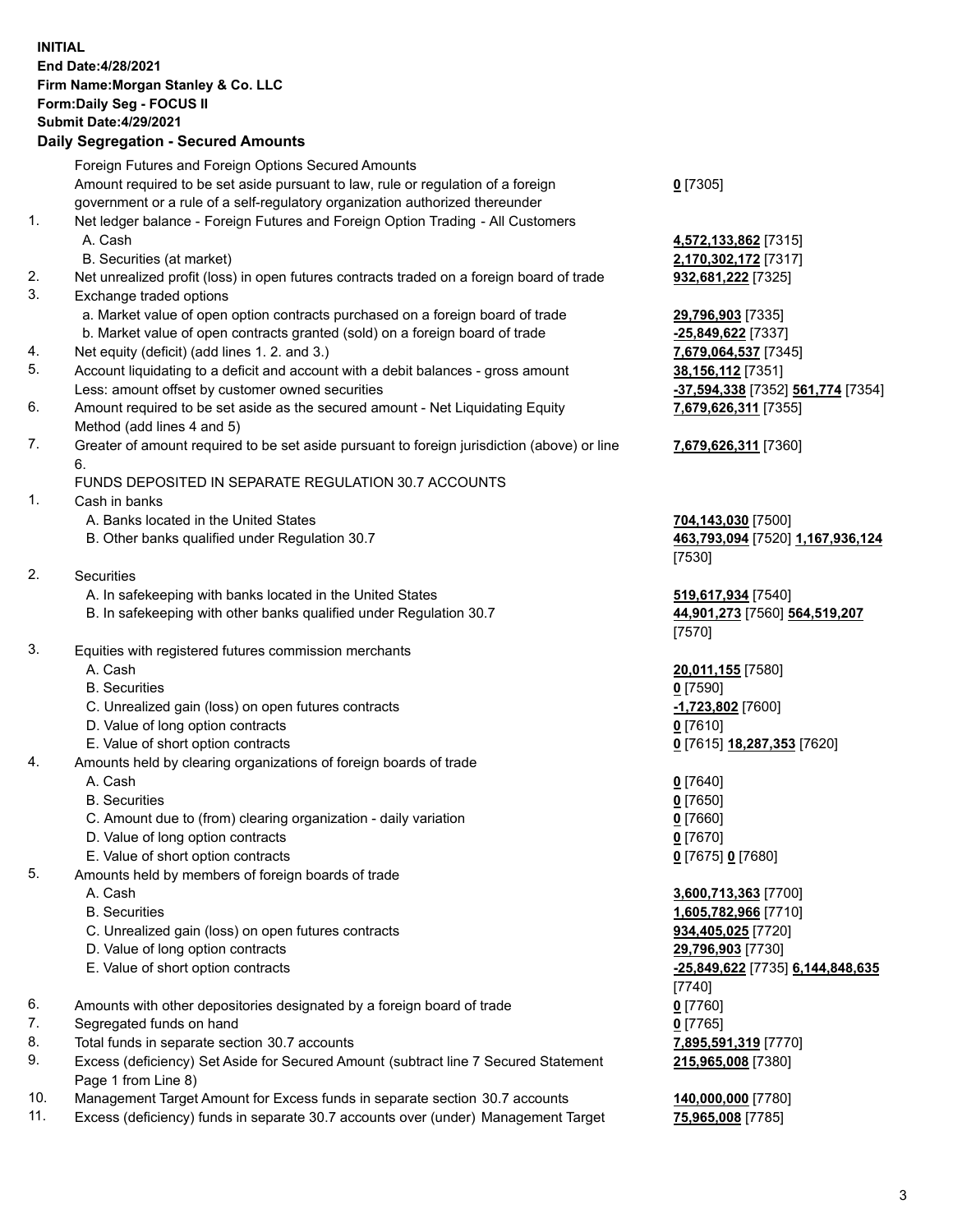**INITIAL End Date:4/28/2021 Firm Name:Morgan Stanley & Co. LLC Form:Daily Seg - FOCUS II Submit Date:4/29/2021 Daily Segregation - Segregation Statement** SEGREGATION REQUIREMENTS(Section 4d(2) of the CEAct) 1. Net ledger balance A. Cash **13,483,212,069** [7010] B. Securities (at market) **7,989,377,665** [7020] 2. Net unrealized profit (loss) in open futures contracts traded on a contract market **3,877,571,303** [7030] 3. Exchange traded options A. Add market value of open option contracts purchased on a contract market **815,553,792** [7032] B. Deduct market value of open option contracts granted (sold) on a contract market **-350,102,360** [7033] 4. Net equity (deficit) (add lines 1, 2 and 3) **25,815,612,469** [7040] 5. Accounts liquidating to a deficit and accounts with debit balances - gross amount **251,299,564** [7045] Less: amount offset by customer securities **-249,994,673** [7047] **1,304,891** [7050] 6. Amount required to be segregated (add lines 4 and 5) **25,816,917,360** [7060] FUNDS IN SEGREGATED ACCOUNTS 7. Deposited in segregated funds bank accounts A. Cash **4,009,161,519** [7070] B. Securities representing investments of customers' funds (at market) **0** [7080] C. Securities held for particular customers or option customers in lieu of cash (at market) **1,753,765,309** [7090] 8. Margins on deposit with derivatives clearing organizations of contract markets A. Cash **13,962,798,595** [7100] B. Securities representing investments of customers' funds (at market) **0** [7110] C. Securities held for particular customers or option customers in lieu of cash (at market) **6,235,612,356** [7120] 9. Net settlement from (to) derivatives clearing organizations of contract markets **-230,358,087** [7130] 10. Exchange traded options A. Value of open long option contracts **815,553,792** [7132] B. Value of open short option contracts **-350,102,360** [7133] 11. Net equities with other FCMs A. Net liquidating equity **6,751,462** [7140] B. Securities representing investments of customers' funds (at market) **0** [7160] C. Securities held for particular customers or option customers in lieu of cash (at market) **0** [7170] 12. Segregated funds on hand **0** [7150] 13. Total amount in segregation (add lines 7 through 12) **26,203,182,586** [7180] 14. Excess (deficiency) funds in segregation (subtract line 6 from line 13) **386,265,226** [7190] 15. Management Target Amount for Excess funds in segregation **235,000,000** [7194]

16. Excess (deficiency) funds in segregation over (under) Management Target Amount Excess

**151,265,226** [7198]